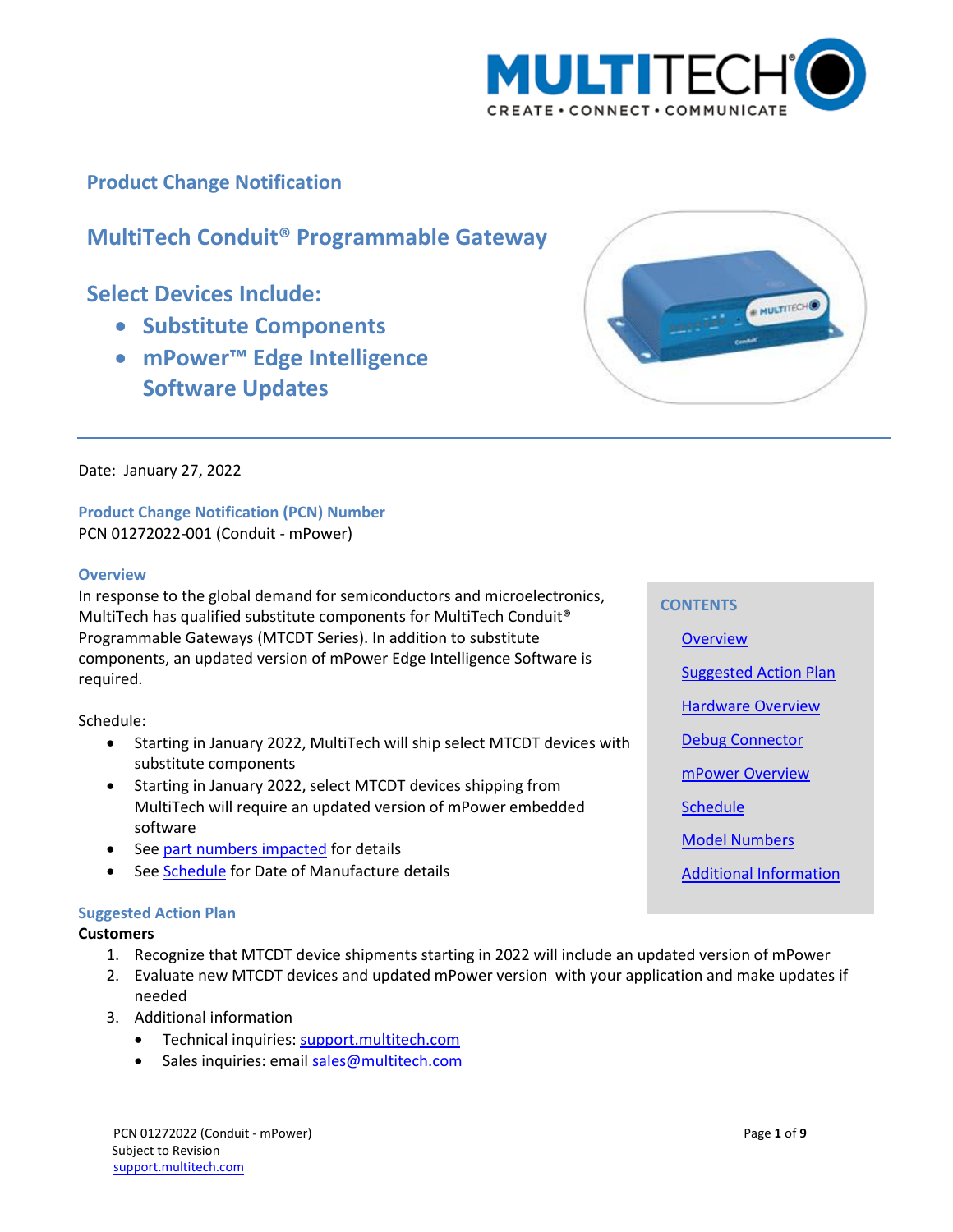

## **Distributors**

- Forward this announcement to others in your organization who are actively involved in the sale or support of programmable IoT gateways
- Notify existing customers that select MTCDT devices are now shipping with substitute components and an updated version of mPower software
- Encourage customers to evaluate new MTCDT devices and updated mPower version in their environment. Updates to the mPower operating system may result in updates to the customer application

## <span id="page-1-0"></span>**Hardware Overview - MTCDT with Substitute Components**

The MTCDT devices with original components require a number of long lead time items that challenge MultiTech's shipping schedule and our customers' deployment schedules. MultiTech has qualified substitute components for select MTCDT devices to reduce the need for longer lead time components. Starting in January 2022, select MTCDT devices ship with substitute components and an updated version of mPower software.

| <b>MultiTech Conduit</b><br>Programmable<br><b>Gateway</b> | <b>MTCDT</b><br><b>Original Components</b>                           | <b>MTCDT</b><br><b>Substitute Components</b>                                  |  |  |  |
|------------------------------------------------------------|----------------------------------------------------------------------|-------------------------------------------------------------------------------|--|--|--|
| <b>Models Impacted</b>                                     | See part numbers impacted                                            | See part numbers impacted                                                     |  |  |  |
| <b>New Model Numbers</b>                                   |                                                                      | Existing model numbers will continue to be used                               |  |  |  |
| <b>Technical Overview of</b><br><b>Hardware Change</b>     | Original device design                                               | Substitute components                                                         |  |  |  |
| <b>Debug Cable</b><br><b>Connector</b>                     | <b>USB Micro B Connector</b>                                         | Proprietary 3-Pin Connector                                                   |  |  |  |
| <b>Debug Cable</b>                                         | Standard USB A-Male to Micro B cable                                 | Custom USB A-Male to 3-Pin Cable                                              |  |  |  |
| Hardware Version (*)                                       | MTCDT-0.1                                                            | MTCDT-0.2                                                                     |  |  |  |
| mPower Versions                                            | mPower 5.3.X<br>mPower 5.2.X<br>mPower 5.0.X                         | mPower 5.3.7                                                                  |  |  |  |
| mPower Downgrade<br>Protection                             | Not required                                                         | Downgrade protection prevents earlier<br>versions of mPower from being loaded |  |  |  |
| <b>Date of Manufacture</b>                                 | <b>Starting May 2017</b><br>DOM 2017.05.01<br>(DOM differs by model) | <b>Starting January 2022</b><br>DOM 2022.01.12<br>(DOM differs by model)      |  |  |  |

#### **Overview of Changes**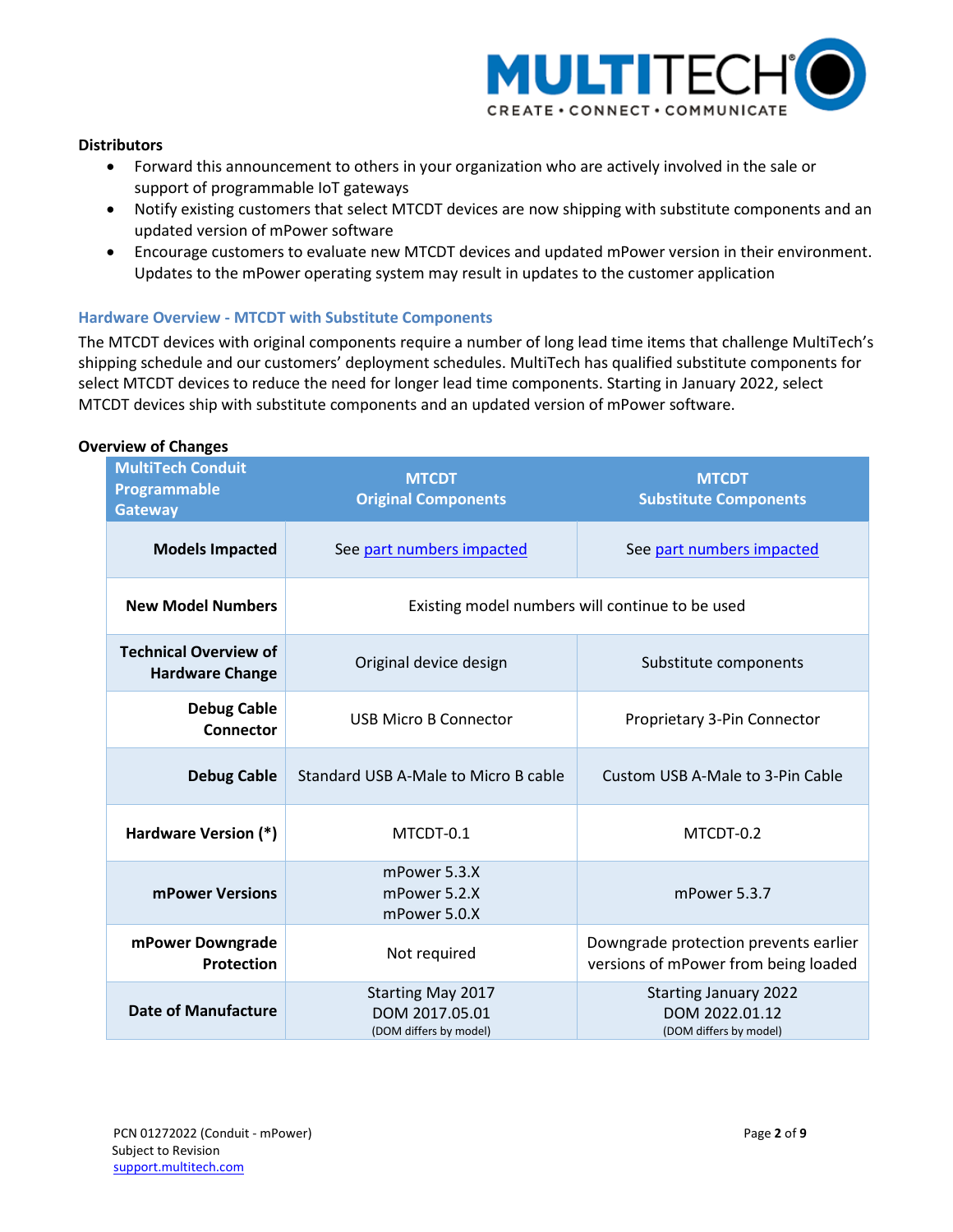

## **Identifying MTCDT Hardware**

There are a number of ways to determine if the MTCDT device includes original components or substitute components:

1. **Model Numbers**: New model numbers are not required for MTCDT devices using substitute components. Existing model numbers will continue to be used.

## 2. **Hardware Version:**

- MTCDT device with original components Hardware Version "MTCDT-0.1"
- MTCDT with substitute components Hardware Version "MTCDT-0.2"

## 3. **API Commands**:

The MTCDT uses RESTful JSON API for managing configurations, polling statistics, and issuing commands. Executing either of the following API commands will return the hardware version of the MTCDT device:

- API Commands:
	- o https://192.168.2.1/api/system
	- o https://192.168.2.1/api/system/hardwareVersion
- Instructions:
	- 1. Log into the MTCDT device using a web browser
	- 2. Open a new tab and enter https://192.168.2.1/api/system or https://192.168.2.1/api/system/hardwareVersion
		- **Command is case sensitive**
		- **EXECH** Change the device IP address if necessary
	- 3. Press Return
	- 4. MTCDT device returns one of the following responses
		- **"hardwareVersion" : "MTCDT-0.1",**  MTCDT device with original components
		- **"hardwareVersion" : "MTCDT-0.2",**  MTCDT with substitute components
- API Reference[: http://www.multitech.net/developer/software/mtr-software/mtr-api](http://www.multitech.net/developer/software/mtr-software/mtr-api-reference/rcell_api_appendix/find-out-the-hardware-version/)[reference/rcell\\_api\\_appendix/find-out-the-hardware-version/](http://www.multitech.net/developer/software/mtr-software/mtr-api-reference/rcell_api_appendix/find-out-the-hardware-version/)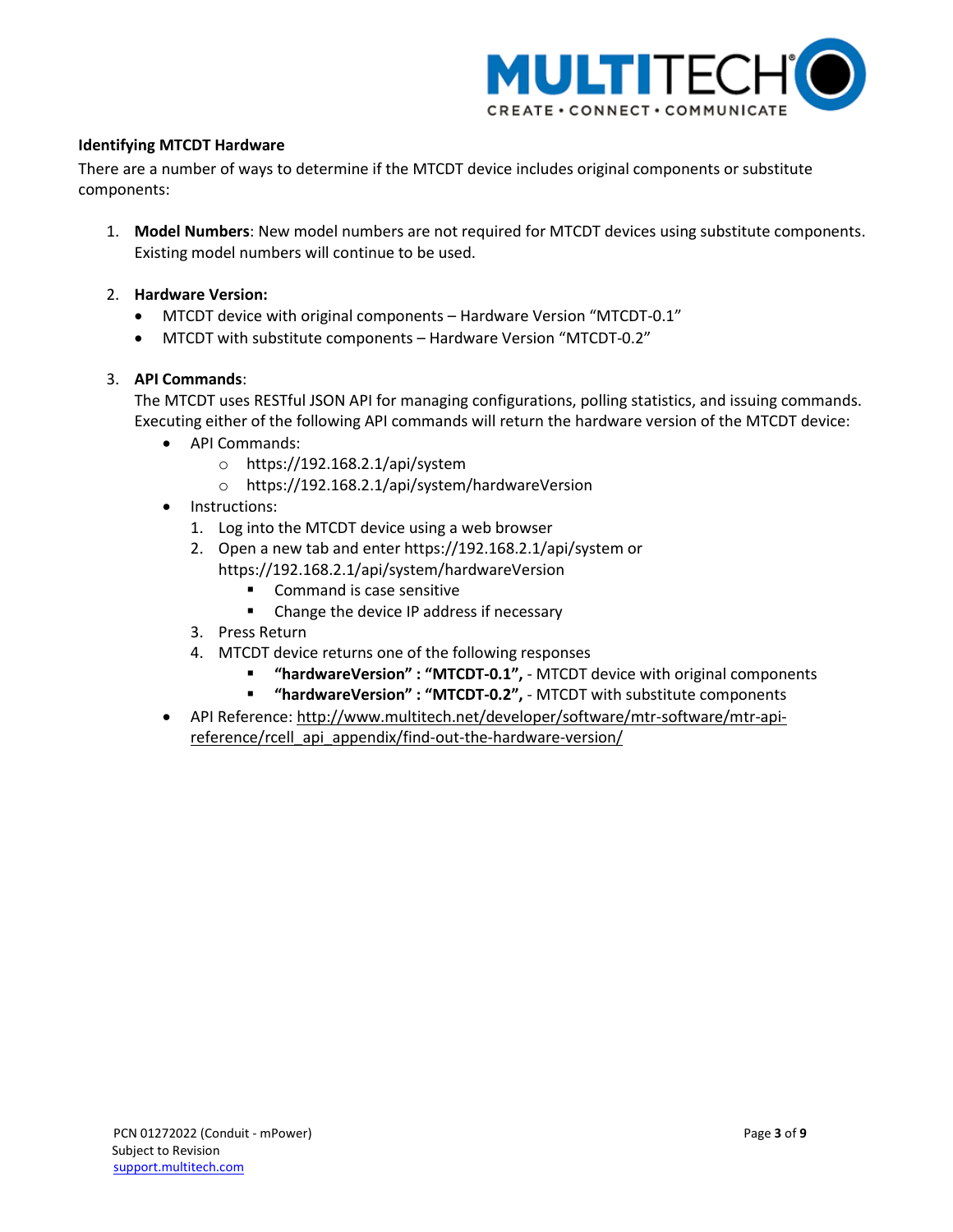

## 4. **DeviceHQ**:

MultiTech DeviceHQ® is a cloud-based tool set for managing the latest generation of MultiTech devices, including the MTCDT devices. On the **DeviceHQ Device Page**, ensure that the Hardware field is chosen as a column selection in order to identify the hardware version.

|        | DeviceHQ<br><b>MULTITECHO</b>                                                                                              |                    |                     |            |                   |       |                         |                   |          |           |                  |            |                      |                      |              |
|--------|----------------------------------------------------------------------------------------------------------------------------|--------------------|---------------------|------------|-------------------|-------|-------------------------|-------------------|----------|-----------|------------------|------------|----------------------|----------------------|--------------|
|        | <b>B</b> Files <b>W</b> Store<br><b>E</b> Admin<br>$\equiv$ Developer<br>$\Theta$ Help<br>÷<br>al Devices<br><b>合</b> Home |                    |                     |            |                   |       |                         |                   |          |           |                  |            |                      |                      |              |
|        | $\mathfrak S$ Refresh<br>$\overline{\mathbf{y}}$ Filter<br><b>III</b> Columns<br>all All Devices                           |                    |                     |            |                   |       |                         |                   |          |           |                  |            |                      |                      |              |
|        | $\Box$ Account Name                                                                                                        |                    |                     |            |                   |       |                         |                   |          |           |                  |            |                      |                      |              |
|        | $\vee$ entries<br>Show<br>$\pmb{\times}$<br><b>2</b> Description<br><b>Ivanced Search</b>                                  |                    |                     |            |                   |       |                         |                   |          |           |                  |            |                      |                      |              |
|        |                                                                                                                            |                    |                     |            |                   |       |                         |                   |          |           |                  |            |                      | Product              | Download CSV |
| $\Box$ |                                                                                                                            | <b>Description</b> | Product             | $-$ Serial | <b>MAC</b>        | Group | Device<br>$\angle$ Logs | <b>Actions</b>    | Firmware | Hardware  | Cell<br>Provider | Checked-in | $\triangle$ Location | Serial               |              |
| $\Box$ |                                                                                                                            | Device 1           | MTCDT-L4N1          | 12345678   | 00:00:00:00:00:00 |       | Every                   |                   | 5.3.7    | MTCDT-0.1 | Unknown          | 20 minutes |                      | MAC <sub>12</sub>    | 脂ノ           |
|        |                                                                                                                            |                    |                     |            |                   |       | check-in                |                   |          |           |                  |            |                      | <b>S</b> Group       |              |
|        |                                                                                                                            | Device 2           | MTCDT-L4N1 23456789 |            | 00:00:00:00:00:00 |       | Every<br>check-in       |                   | 5.3.7    | MTCDT-0.2 | Unknown          | 20 minutes |                      | <b>2</b> Device Logs |              |
|        |                                                                                                                            |                    |                     |            |                   |       |                         |                   |          |           |                  |            |                      | <b>Z</b> Actions     |              |
|        |                                                                                                                            |                    |                     |            |                   |       |                         |                   |          |           |                  |            |                      | <b>R2</b> Eirosuppe  |              |
|        |                                                                                                                            |                    |                     |            |                   |       |                         | <b>Z</b> Hardware |          |           |                  |            |                      | Hardware             |              |
|        |                                                                                                                            |                    |                     |            |                   |       |                         |                   |          |           |                  |            |                      | Cell Provider        |              |
|        |                                                                                                                            |                    |                     |            |                   |       |                         |                   |          |           |                  |            |                      | $\Box$ IMEI          |              |

Once this selection is made, the DeviceHQ dashboard will show the hardware version of each device:

- **MTCDT-0.1** MTCDT device with original components
- **MTCDT-0.2** MTCDT with substitute components

| <b>TAB</b>                                                                                                                                                       | <b>MULTITECHO</b><br><b>DeviceHQ</b>                                               |              |                         |                   |       |                   |                |          |           |                  |            |                 |                 |             |                                                        |
|------------------------------------------------------------------------------------------------------------------------------------------------------------------|------------------------------------------------------------------------------------|--------------|-------------------------|-------------------|-------|-------------------|----------------|----------|-----------|------------------|------------|-----------------|-----------------|-------------|--------------------------------------------------------|
| $\overline{\mathbf{H}}$ Developer $\overline{\mathbf{Q}}$ Help<br>$\equiv$ Store<br>$\widehat{\mathbf{m}}$ Admin<br><b>Files</b><br><b>合</b> Home<br>all Devices |                                                                                    |              |                         |                   |       |                   |                |          |           |                  |            |                 |                 |             |                                                        |
|                                                                                                                                                                  | $\overline{\mathbf{Y}}$ Filter<br>C Refresh<br><b>Ⅲ</b> Columns<br>all All Devices |              |                         |                   |       |                   |                |          |           |                  |            |                 |                 |             |                                                        |
| Show                                                                                                                                                             | $\vee$ entries                                                                     |              |                         |                   |       |                   |                |          |           |                  |            |                 | Search:         |             | $\mathbf{x}$<br><b>Advanced Search</b><br>Download CSV |
| $\Box$                                                                                                                                                           | <b>Description</b>                                                                 | Product<br>۰ | Serial<br>$\frac{1}{2}$ | <b>MAC</b>        | Group | Device<br>Logs    | <b>Actions</b> | Firmware | Hardware  | Cell<br>Provider | Checked-in | $\div$ Location | $\div$ Interval | Uptime<br>÷ |                                                        |
| $\Box$                                                                                                                                                           | Device 1                                                                           | MTCDT-L4N1   | 12345678                | 00:00:00:00:00:00 |       | Every<br>check-in |                | 5.3.7    | MTCDT-0.1 | <b>Jrknown</b>   | 20 minutes |                 | 4.00 hrs        | 1 day       | $\mathbb{R}$                                           |
| $\Box$                                                                                                                                                           | Device 2                                                                           | MTCDT-L4N1   | 23456789                | 00:00:00:00:00:00 |       | Every<br>check-in |                | 5.3.7    | MTCDT-0.2 | nown             | 20 minutes |                 | 4.00 hrs        | 1 day       | {                                                      |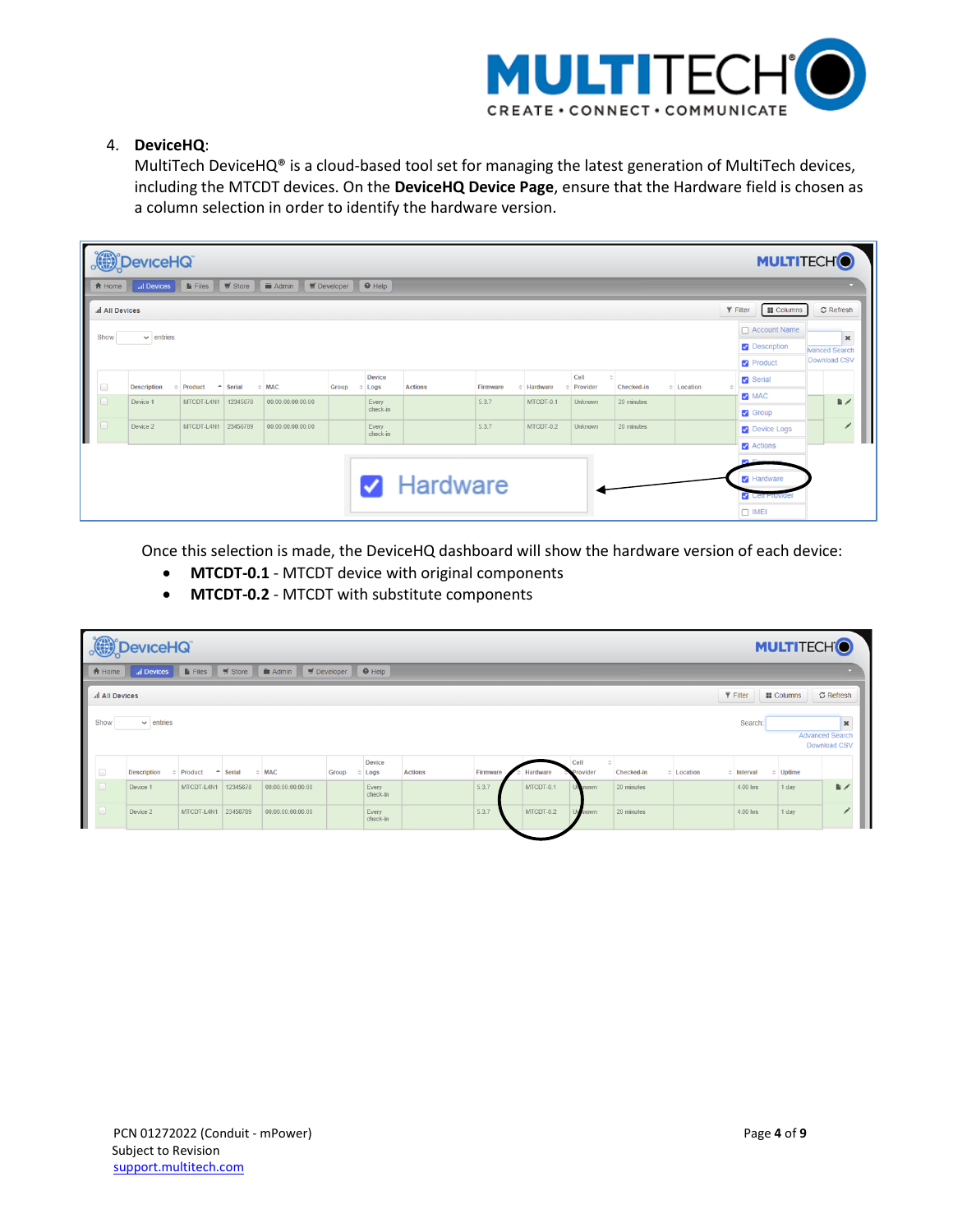

## <span id="page-4-0"></span>**Changes to Debug Connector and Cable**

The debug cable connector is located behind the MultiTech nameplate on the Conduit device. Using this connection, the host device has access to the Conduit USB COM port.

The current debug cable connector is a standard USB Micro B Connector. This connector has been available on Conduit devices for several years. A standard USB A-Male to Micro B cable is used to connect a host device to the Conduit.



Conduit devices with substitute components will ship with a custom 3-pin cable connector:

- A new 3-pin connector is used in place of the USB Micro B connector
- A custom USB A-Male to 3-pin connector cable is needed to connect a host device to the Conduit

#### **Custom 3-Pin Debug Cable Specifications**

The custom 3-pin debug cable can be purchased from MultiTech or built by the customer.

MultiTech Part Number: CA-MTCDT-DEBUG Description: USB Cable Type A to 3-pin connector (3 feet) Contact MultiTech Sales Manager for details

The 3-pin debug cable is built using the following components:

USB to 3.3V Serial UART cable

| <b>Description</b>                                                | <b>Manufacturer</b> | <b>Product Number</b> |
|-------------------------------------------------------------------|---------------------|-----------------------|
| Olinuxino Serial Console Cable<br>(USB to 3.3V Serial UART cable) | Olimex LTD          | USB-SERIAL-F          |
| Debug Cable for Raspberry Pi<br>(USB to 3.3V Serial UART cable)   | <b>FTDI</b>         | TTL-232R-RPi          |

## JST-ZHR-3 connector (3-pin connector with crimp-style contacts)

| <b>Description</b>               | <b>Manufacturer</b> | Product Number | <b>Contacts</b> |
|----------------------------------|---------------------|----------------|-----------------|
| 3-pin connector with crimp-style |                     | JST-ZHR-3      | SZH-002T-P0.5   |
| contacts (female socket)         |                     |                |                 |

- Custom crimping tool (for use with JST connector only)
- Information on the 3-pin debug cable is also available in the Conduit Hardware Guide.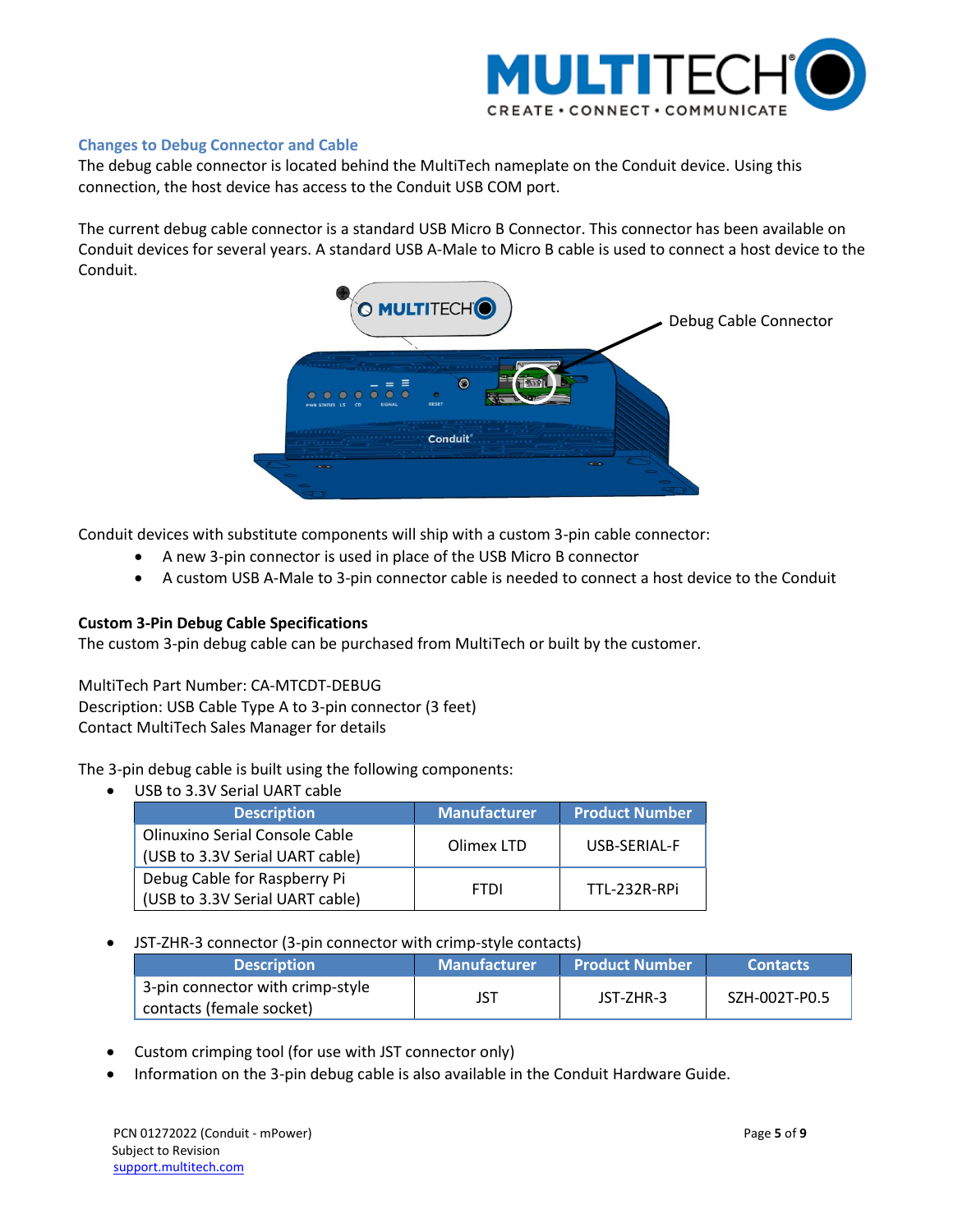

#### <span id="page-5-1"></span>**mPower Edge Intelligence Overview**

mPower™ Edge Intelligence is MultiTech's embedded software offering delivering programmability, network flexibility, enhanced security and manageability for scalable Industrial Internet of Things (IIoT) solutions. mPower Edge Intelligence simplifies integration with a variety of popular upstream IoT platforms to streamline edge-to-cloud data management and analytics, while also providing the programmability and processing capability to execute critical tasks at the edge of the network to reduce latency, control network and cloud services costs, and ensure core functionality – even in instances when network connectivity may not be available.

MTCDT devices with substitute components (hardware version MTCDT-0.2) will begin shipping with mPower 5.3.7. mPower Software Release Notes can be downloaded at [https://www.multitech.com/documents/publications/sales](https://www.multitech.com/documents/publications/sales-flyers/mPower%20Software%205.x.x%20Conduit%20Gateways.pdf)[flyers/mPower%20Software%205.x.x%20Conduit%20Gateways.pdf](https://www.multitech.com/documents/publications/sales-flyers/mPower%20Software%205.x.x%20Conduit%20Gateways.pdf)

mPower Software Release Notes is a separate document and includes the release notes and cumulative changelog for mPower Edge Intelligence embedded software. Detailed information is listed in reverse chronological order, starting with the most recent mPower release:

Operating system updates New hardware supported New features Enhanced features Known behaviors Bug fixes Feature deprecations

#### <span id="page-5-0"></span>**Schedule**

MTCDT devices with substitute components and mPower 5.3.7

- Manufacturing: Starting January 2022
	- o Date of Manufacture: Starting January 12, 2022
	- o See part numbers impacted for details
	- o Identifying Date of Manufacture (chassis label)

| Model:MTCDT-L4E1<br>$B/O: -247A - 868 - EU - GB$<br>ORDER P/N: MTCDT-L4E1-247A-868-EU-GB<br>SKU #:94557617LF<br>DOM: 2022.01.12<br>Serial #: | F150299 | $\epsilon$                                                                                                  |
|----------------------------------------------------------------------------------------------------------------------------------------------|---------|-------------------------------------------------------------------------------------------------------------|
| NODE ID:                                                                                                                                     |         | Power Requirements<br>9-32Vdc @ 700mA<br>www.multiech.com<br>Produced in the US of US and non-US components |
| <b>NODE LORA:</b><br>WIFI NODE ID:<br><b>CARRIER ACTIVATION INFORMATION</b><br>Device Uses Approved Radio: MTSMC-L4E1-U                      |         | Multi-Tech Systems, Inc.<br>2205 Woodale Dr.<br>Mounds View, MN, USA 55112<br>C F                           |

DOM: 2022.01.12 **DOM = Date of Manufacture**  $2022 = Year$  $01 = January$  $12 = Day$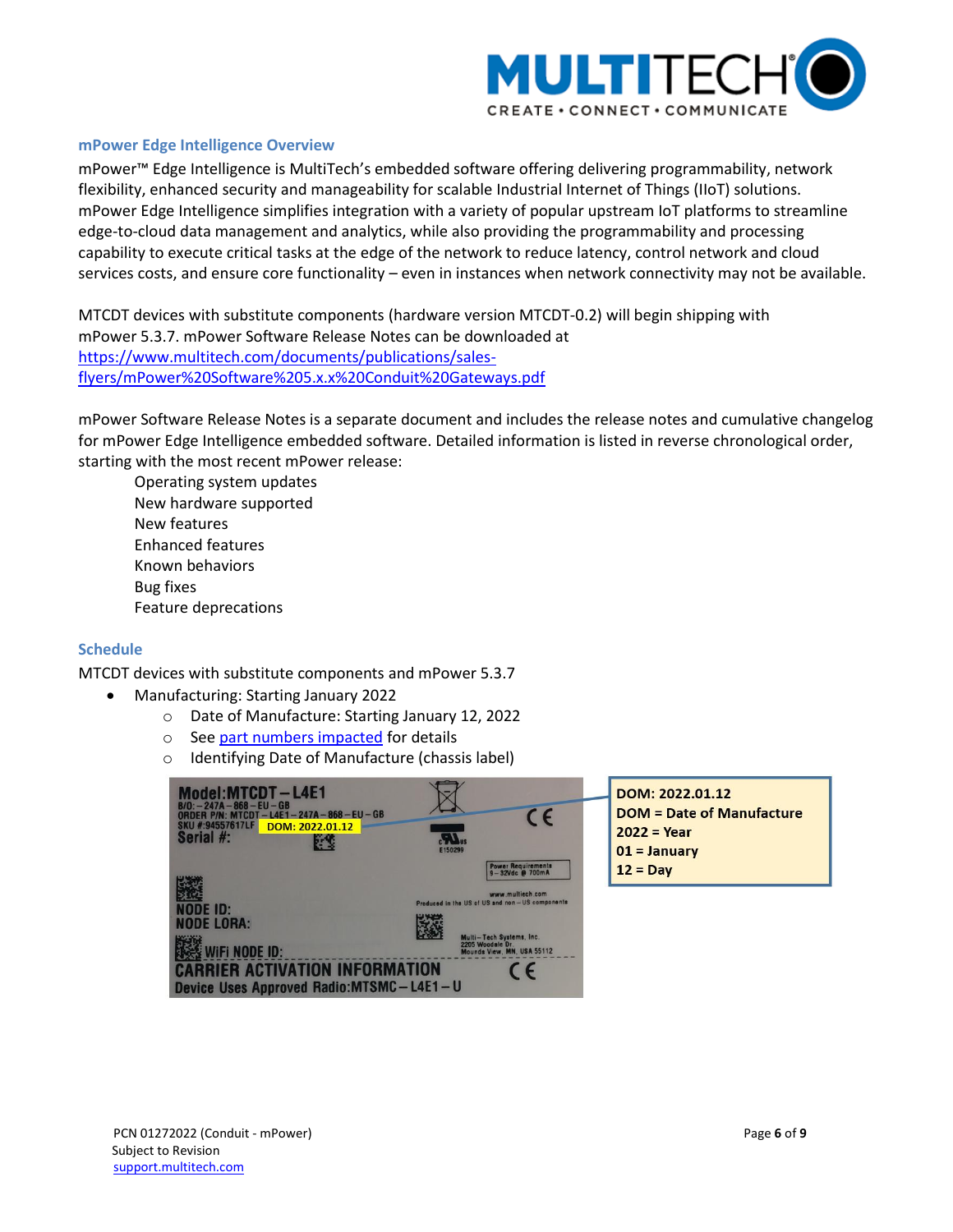

## <span id="page-6-0"></span>**Ordering Part Numbers Impacted**

The following ordering part numbers are impacted by these updates:

| <b>Model Name</b><br><b>Ordering Part Numbers</b>                                | <b>Ordering Part Numbers</b>                                                                                                             | <b>Ordering Part Numbers</b> |  |  |  |  |  |
|----------------------------------------------------------------------------------|------------------------------------------------------------------------------------------------------------------------------------------|------------------------------|--|--|--|--|--|
| Conduit <sup>®</sup> IoT Programmable Gateways                                   |                                                                                                                                          |                              |  |  |  |  |  |
| <b>Status: Active</b>                                                            | <b>Status: Active</b>                                                                                                                    | mPower version               |  |  |  |  |  |
| MTCDT-240A-US-EU-GB <sup>(1)</sup><br>MTCDT-246A-US-EU-GB <sup>(1)</sup>         | MTCDT-L4E1-246A-EU-GB <sup>(1)</sup><br>MTCDT-L4N1-240A-US <sup>(1)</sup><br>MTCDT-L4N1-246A-US <sup>(1)</sup><br>MTCDT-LAP3-246A-AU (1) | mPower 5.3.7                 |  |  |  |  |  |
| Conduit <sup>®</sup> IoT Programmable Gateways with LoRa Accessory Cards         |                                                                                                                                          |                              |  |  |  |  |  |
| <b>Status: Active</b>                                                            | <b>Status: Active</b>                                                                                                                    | mPower version               |  |  |  |  |  |
| MTCDT-246A-868-EU-GB (1)<br>MTCDT-246A-915-US-EU-GB (1)<br>MTCDT-246A-923-JP (1) | MTCDT-L4E1-246A-868-EU-GB (1)<br>MTCDT-L4E1-246A-868-EU-GB (1)<br>MTCDT-L4N1-246A-915-US <sup>(1)</sup><br>MTCDT-LAP3-246A-915-AU (1)    | mPower 5.3.7                 |  |  |  |  |  |

#### Footnotes:

|     | <b>mPower Version</b> | Manufacturing<br><b>Updates</b> | <b>Comments</b>                                                           |
|-----|-----------------------|---------------------------------|---------------------------------------------------------------------------|
| (1) | mPower 5.3.7          | January 2022                    | Active devices start shipping with substitute components and mPower 5.3.7 |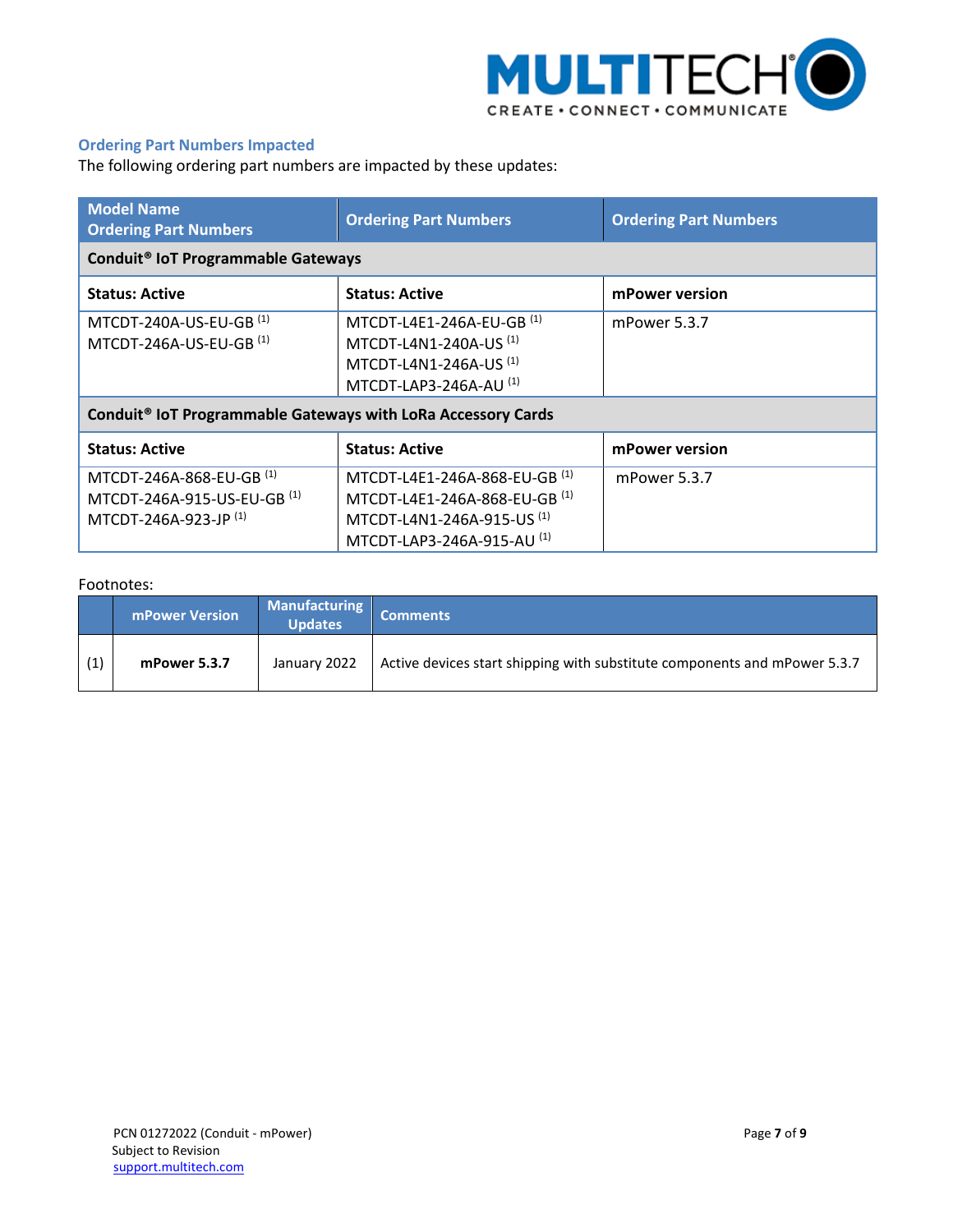

## <span id="page-7-0"></span>**Additional Information**

If you have any questions regarding this Product Change Notification/Software Release Notice, please contact your MultiTech sales representative or visit the technical resources listed below:

**World Headquarters – USA** +1 (763) 785-3500 | [sales@multitech.com](mailto:sales@multitech.com)

**EMEA Headquarters – UK** +(44) 118 959 7774 | [sales@multitech.co.uk](mailto:sales@multitech.co.uk)

## **MultiTech Developer Resources:**

[www.multitech.net](http://www.multitech.net/)

An open environment where you can ask development related questions and hear back from MultiTech engineering or a member of this community.

#### **Knowledge Base:**

<http://www.multitech.com/kb.go> Immediate access to support information and resolutions for all MultiTech products.

#### **MultiTech Support Portal:**

[support.multitech.com](https://support.multitech.com/) Create an account and submit a support case directly to our technical support team.

#### **MultiTech Website:**

[www.multitech.com](http://www.multitech.com/)

#### **Trademarks and Registered Trademarks**

Conduit, mCard, MultiTech and the MultiTech logo are registered trademarks of Multi-Tech Systems, Inc. All other trademarks or registered trademarks are the property of their respective owners.

Copyright © 2022 by Multi-Tech Systems, Inc. All rights reserved.